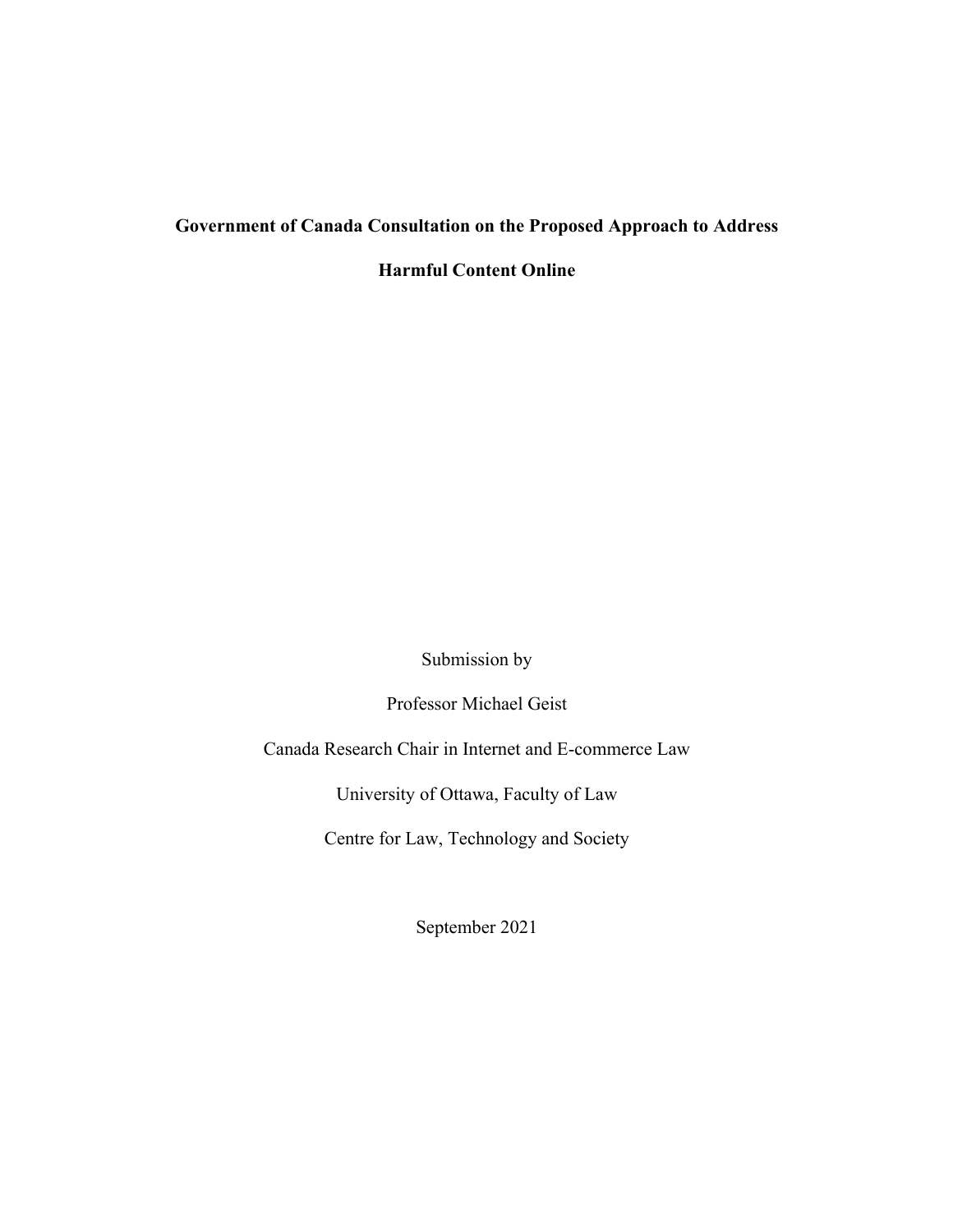## **A. Overview**

I am a law professor at the University of Ottawa where I hold the Canada Research Chair in Internet and E-commerce Law and serve as a member of the Centre for Law, Technology and Society. I focus on the intersection between law and technology with an emphasis on digital policies. I submit these comments in a personal capacity representing only my own views.

My submission raises serious concerns with the government's proposed approach. I raise many specific concerns, but there are eight general comments that need to be raised.

- 1. The proposed approach does not strike an appropriate balance between addressing online harms and safeguarding freedom of expression. Indeed, after a single perfunctory statement on the benefits of Online Communications Services (OCSs) which says little about the benefits of freedom of expression, the document does not include a single mention of the Charter of Rights and Freedoms or net neutrality. There is surely a need to address online harms, but doing so must be Charter compliant and consistent with Canadian values of freedom of expression. I believe the proposed approach fails to adequately account for the freedom of expression side of the ledger.
- 2. Rather than adopting a "made in Canada" approach consistent with Canadian values, the plan relies heavily on policy developments elsewhere. Yet the reality is that those models from countries such as France, Germany, and Australia have met with strong opposition and raised serious concerns of unintended consequences. Indeed, France's approach has been ruled unconstitutional, Germany's model has resulted in over-broad removal of lawful content and a lack of due process, and Australia's framework is entirely unproven. An evidence-based approach would better account for these experiences rather than seek to mirror them.
- 3. The proposed approach mistakenly treats a series of harms spreading hateful content, propaganda, violence, sexual exploitation of children, and non-consensual distribution of intimate images – as equivalent and requiring the same legislative and regulatory response. While there is a commonality between these harms as so-called "illegal speech", there are also significant differences. For example, it makes no sense to treat online hate as the equivalent of child pornography. By prescribing the same approach for all these forms of content, the efficacy of the policy is called into question.
- 4. There are lingering concerns about scope-creep with this proposal. Government officials have previously referenced the need to address "harmful" or "hurtful" comments, raising the prospect of expanding the model far beyond the current five forms of illegal speech cited in the proposal. Moreover, the government has indicated that these rules apply only to OCSs, identifying Facebook, Youtube, TikTok, Instagram, and Twitter as examples. It notes that there will be an exception for private communications and telecommunications such as wireless companies, Skype and WhatsApp (along with products and services such as TripAdvisor that are not OCSs). Yet during a briefing with stakeholders, officials were asked why the law shouldn't be extended to private communications on platforms as well, noting that these harms may occur on private messaging. Given that the government previously provided assurances of the exclusion of user generated content in Bill C-10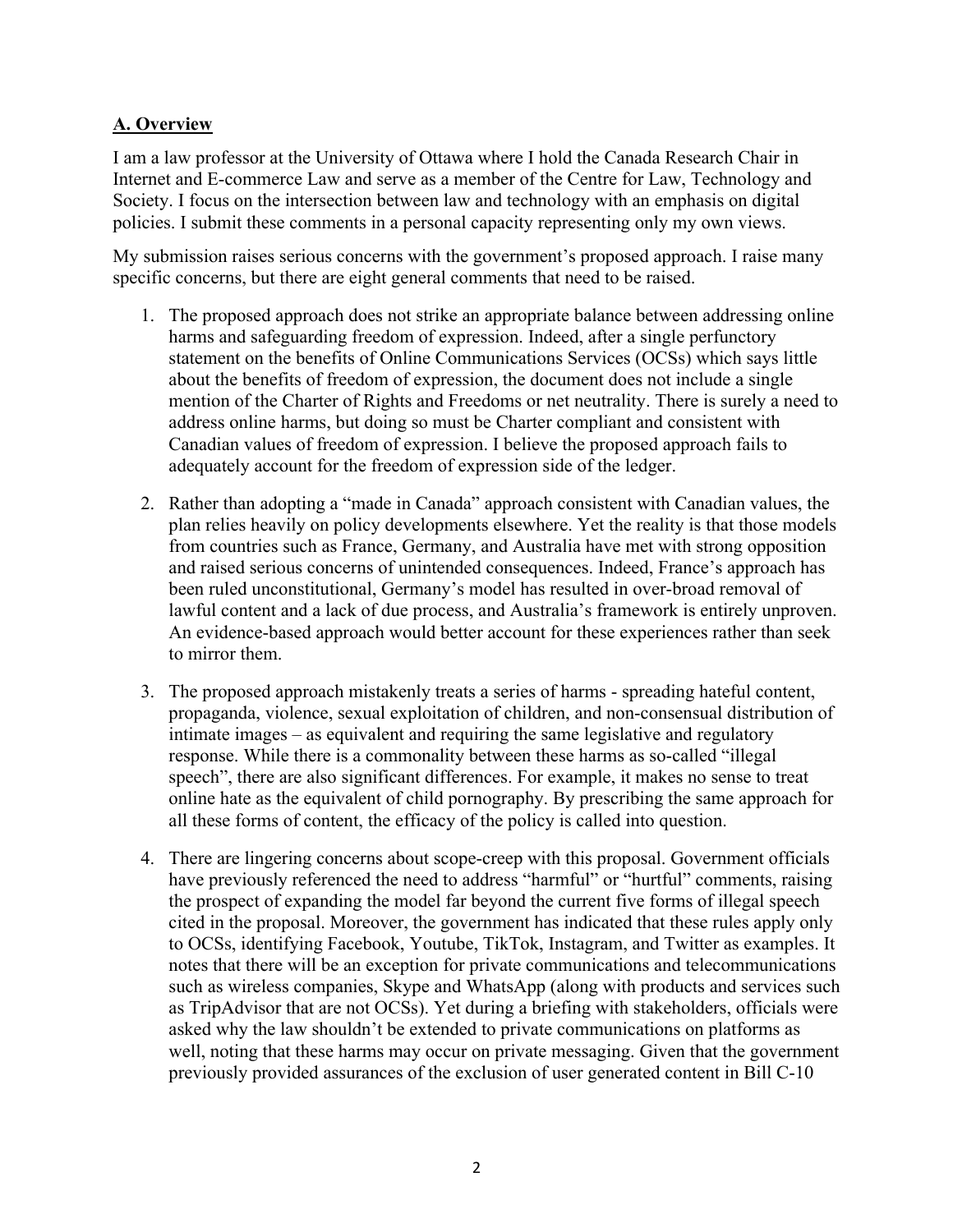only to backtrack and make it subject to CRTC regulation, there is a need for renewed assurances about the scope of the rules.

- 5. The proposed approach envisions a massive new bureaucratic super-structure to oversee online harms and Internet based services. Due process concerns dictate that there be a suitable administrative structure to address these issues. However, some of the proposed models are ill-conceived that will not scale well nor afford the much-needed due process. For example, adjudicating over potentially tens of thousands of content cases is unworkable and would require massive resources with real questions about the appropriate oversight. Similarly, the powers associated with investigations are enormously problematic with serious implications for freedom of the press and freedom of expression.
- 6. The proposed approach threatens Canada's important role as a model for the rest of the world. Some of the proposals risk being deployed by autocratic countries to suppress freedom of expression with Canada cited as an example for why such measures are reasonable. The government should be asking a simple question with respect to many of its proposals: would Canadians be comfortable with the same measures being implemented countries such as China, Saudi Arabia, or Iran. If the answer is no (as I argue it should be), the government should think twice before risking its reputation as a leader in freedom of expression.
- 7. The proposed approach also threatens to harm the very groups it purports to protect. Without full due process and with clear incentives to remove content, there are real fears that the rules will be used to target BIPOC communities and vulnerable groups. Those groups could be silenced by a process that is weaponized by purveyors of hate with their voices removed due to poorly conceived rules that do not feature adequate due process.
- 8. During the last election campaign, the government promised to move forward within 100 days of its mandate. Given that commitment – as well as the structure of the consultation that reads more like a legislative outline rather than a genuine attempt to solicit feedback – there are considerable doubts about this consultative process. Consultations should not be a box-ticking exercise in which the actual responses are not fully factored into policy decisions. The challenge of reading, processing, analyzing and ultimately incorporating consultation responses within a three month period appears entirely unrealistic. The government should provide assurances that there will be no legislation without taking the consultation responses fully into account.

## **B. Specific Concerns**

## **1. 24 Hour Takedowns**

The proposed approach includes a requirement for OCSs to implement measures to identify harmful content and to respond to any content flagged by any user within 24 hours. The OCSs would be required to either identify the content as harmful and remove it or respond by concluding that it is not harmful. The OCSs can seek assistance from the new Digital Safety Commissioner on content moderation issues. The proposed legislation would then incorporate a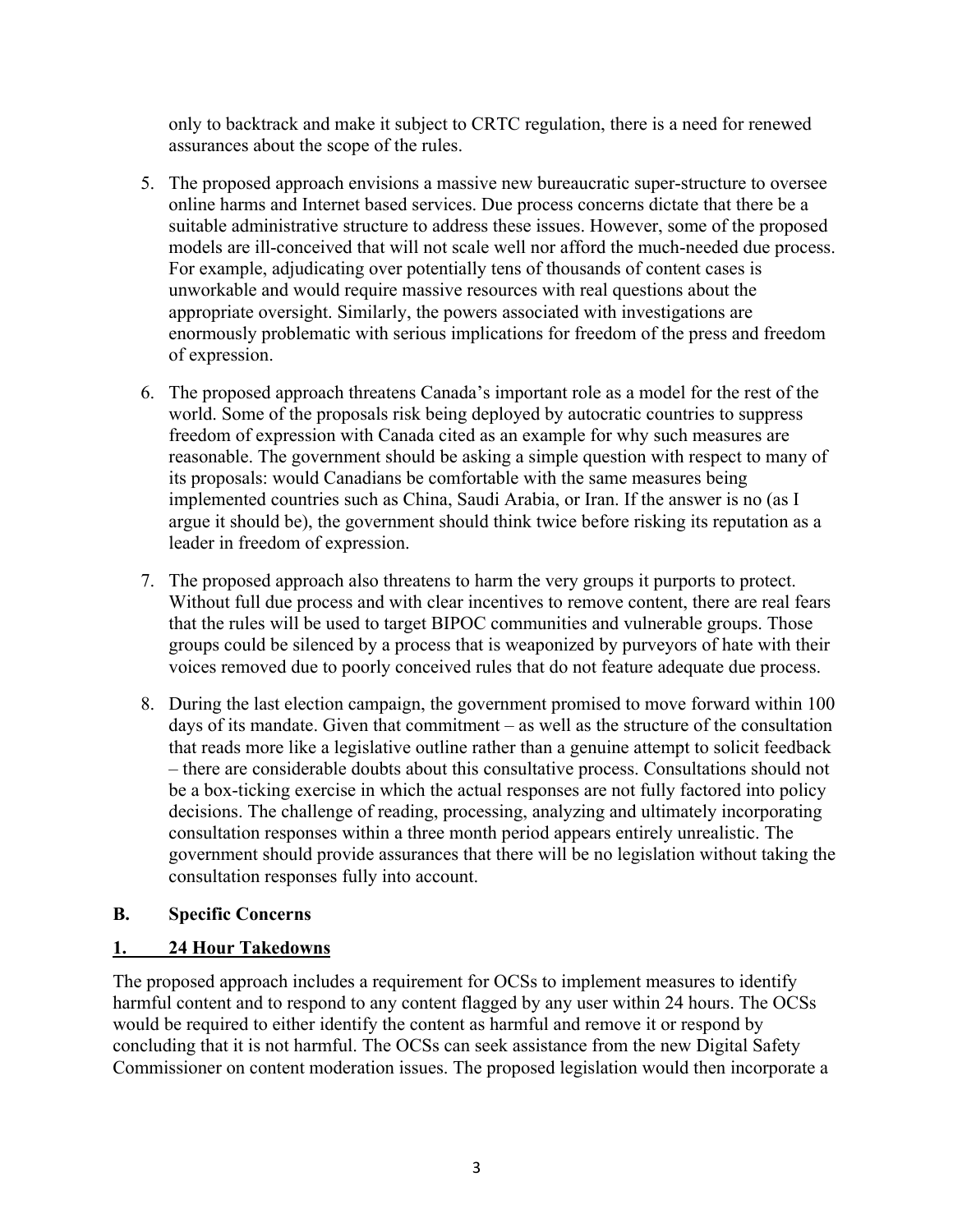wide range of reporting requirements, some of which would be subject to confidentiality restrictions, so the companies would be precluded from notifying affected individuals.

By mandating such rapid takedowns of content, there is a clear risk of over-removal of content since it is difficult to give the content a proper assessment to understand its context. Furthermore, since many companies will use automatic systems to meet their legal obligations, experience elsewhere suggests that there will be significant over-removal of otherwise lawful content.<sup>1</sup>

## a. Germany

The proposed approach appears largely modeled on the German *NetzDG* law. The German approach sparked international criticism stating with fears it would seriously harm free speech when it was adopted. It imposes a 24-hour time limit to remove obviously illegal content and allowed for up to 7 days to make a decision in circumstances where it is not clearly illegal – where an argument could be made that it was legal. This provides more nuance than the Canadian model. 2

Since enactment, the German experience has demonstrably been shown to lead to over-removal of content as Internet services respond to high penalties by erring on the side of content removal.<sup>3</sup> For example, In 2018, Facebook took down a picture of a traffic sign with a bikini top on it from both Facebook and Instagram. The picture was created by an anonymous artist whose work consists of humorous and politically pointed alterations to public signs – they have won awards for their work.4

That same year, Twitter blocked the account of the satirical magazine *Titanic,* after they published a tweet parodying the far-right populist Alternative for Germany (AfD) party's Islamophobia. The tweet pretended to be coming from a leading AfD politician complaining about German police using Arabic numerals, which are of course standard throughout the west. Again, critics pointed to this as showing that NetzDG is over-blocking because something this clearly satirical was taken down.5

A large part of the problem with a 24 hour takedown requirement is that it does not allow for a fulsome analysis of edge cases. For example, in July 2018 YouTube and Twitter presented their first transparency reports for the first half of 2018 with the law. In YouTube's case, it received hundreds of thousands of takedown requests, but found only 27% justified such action. Further,

<sup>&</sup>lt;sup>1</sup> Daphne Keller, "Empirical Evidence of Over-Removal By Internet Companies Under Intermediary Liability Laws: An Updated List" (February 8, 2021) online: *Stanford Center for Internet and Society* 

<sup>&</sup>lt;http://cyberlaw.stanford.edu/blog/2021/02/empirical-evidence-over-removal-internet-companies-underintermediary-liability-laws>

<sup>2</sup> Darryl Carmichael & Emily Laidlaw, "The Federal Government's Proposal to Address Online Harms: Explanation and Critique" (September 13, 2021) online: *ABlawg* <https://ablawg.ca/2021/09/13/the-federal-governmentsproposal-to-address-online-harms-explanation-and-critique/><br>
<sup>3</sup> Svea Windwehr & Jillian C York, "Turkey's New Internet Law Is the Worst Version of Germany's NetzDG Yet"

<sup>(</sup>July 30, 2020) online: *EFF* <https://www.eff.org/deeplinks/2020/07/turkeys-new-internet-law-worst-versiongermanys-netzdg-yet>

<sup>4</sup> Jefferson Chase, "Facebook slammed for censoring German street artist" (January 15, 2018) online: *DW* 

<sup>&</sup>lt;https://www.dw.com/en/facebook-slammed-for-censoring-german-street-artist/a-4215521>.

<sup>5</sup> *Ibid*.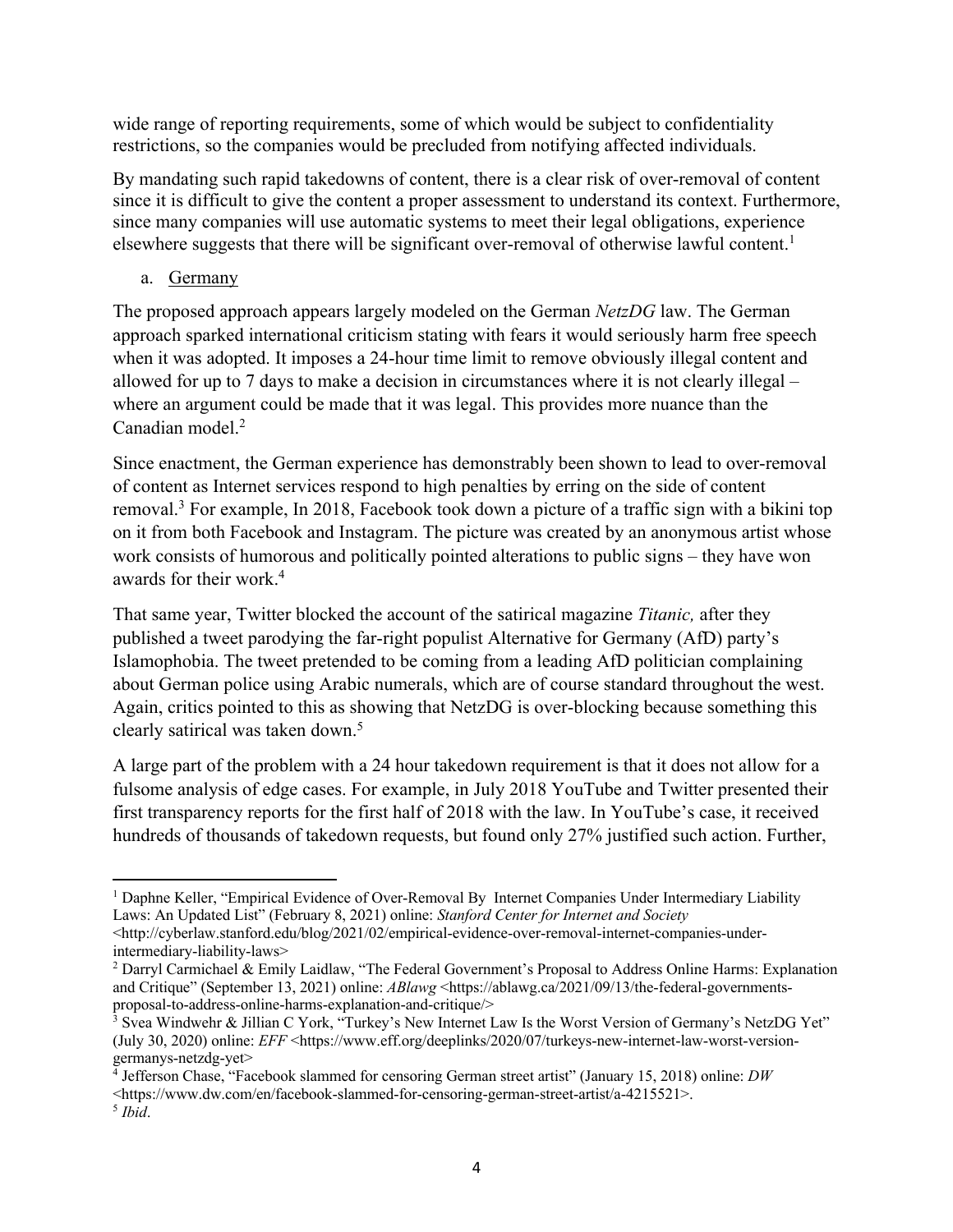hundreds of cases required more than a week to reach a determination and dozens required external counsel to provide assistance.<sup>6</sup> Meanwhile, Twitter found that only 11% of takedown requests were justified and also reported that hundreds required more than 24 hours to reach a determination.7 The lesson is clear: trading expediency for due process and careful examination of takedown claims invariably leads to over-removal of lawful content.

## b. France

France has also endeavoured to establish rapid takedowns. In May 2020, it adopted a controversial online hate speech bill, known as the *Avia Bill* that required social media platforms and search engines to remove flagged hateful content within 24 hours and flagged terrorist propaganda and child sexual abuse material within one hour. Failure led to the threat of high  $fines.<sup>8</sup>$ 

While the law may have influenced the proposed Canadian approach, it is important to note that it was struck down by the French Constitutional Court as unconstitutional. The court ruled that the 24-hour time window was "particularly brief"9 and that this time limit to take down "manifestly illicit" online posts "could only encourage operators of online platforms to remove content that's flagged to them, whether or not it's manifestly illicit". Further, it concluded that the law constituted "an infringement of the right to free expression and communication that isn't necessary, appropriate and proportionate".10 It also struck down the one-hour limit on taking down content deemed child pornography or terrorist content. Finally, in a statement, the court said that "freedom of expression and communication is all the more precious since its exercise is a condition of democracy and one of the guarantees of respect for other rights and freedoms."11

c. United States

In 2017, the United States passed the *Allow States and Victims to Fight Online Sex Trafficking Act* (FOSTA) intending to penalize sites that hosted speech related to child sexual abuse and trafficking. This is somewhat different than the online harms legislation in Germany and France because it has a far narrower scope. However, the law had the similar impact, leading to large and small Internet platforms censoring broad swaths of speech that contained adult content. This

<sup>6</sup> Thomas Wischmeyer, "'What is illegal offline is also illegal online': the German Network Enforcement Act 2017" in Bilyana Petkova & Tuomas Ojanen, eds, *Fundamental Rights Protection Online* (Cheltenham: Edward Elgar Publishing Limited, 2020) 28 at 54.

<sup>7</sup> *Ibid.*

<sup>8</sup> Laura Kayali, "France gives final green light to law cracking down on hate speech online" (May 13, 2020) online: *Politico* <https://www.politico.eu/article/france-gives-final-green-light-to-law-cracking-down-on-hate-speechonline/>

<sup>9</sup> Mathieu Rosemain, "France's top court rejects core of law targeting online hate speech" (June 18, 2020) online: *Reuters* <https://www.reuters.com/article/us-france-tech-regulation/frances-top-court-rejects-core-of-law-targetingonline-hate-speech-idUSKBN23P32O>*.*

<sup>10</sup> Sam Schechner, "French Court Strikes Down Core of New Hate-Speech Law" (June 18, 2020) online: *Wall Street Journal* <https://www-proquest-

com.proxy.bib.uottawa.ca/docview/2414465405/ADD9B3730D7B4A0FPQ/2?accountid=14701>

<sup>&</sup>lt;sup>11</sup> Asia News Monitor, "France: French constitutional court blocks large portion of online hate speech law" (June 22, 2020) online: *Asia News Monitor* <https://www-proquest-

com.proxy.bib.uottawa.ca/docview/2414779631/65AA1F6DFD404946PQ/3?accountid=14701>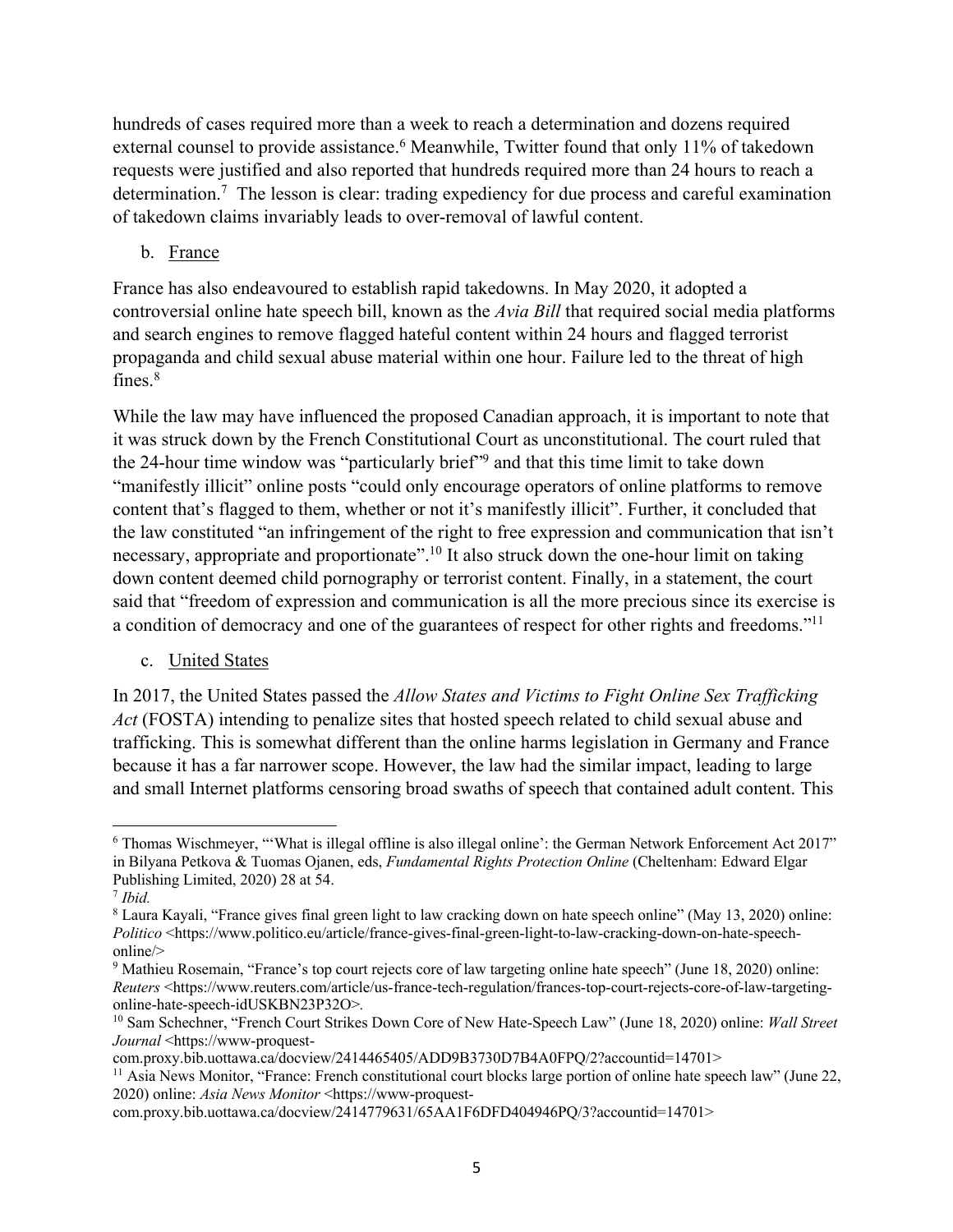had devastating consequences for marginalized communities and those that served them, especially organizations that provide support and services to victims of trafficking and child abuse, sex workers, and groups/individuals promoting sexual freedom.12

Indeed, the law had particularly devastating consequences on already vulnerable sex workers. There had been a broad movement for sex workers to move online to better protect themselves from both the dangers of the job and from police harassment. The online setting provided online forums, client-screening capabilities, "bad date" lists, and other intra-community safety tips. Countless amounts of these sources were either taken down or had to charge significantly more in the wake of FOSTA. Ironically, the law has made the position of sex workers *more* precarious since it forces sex workers back "on the streets" or back to a pimp - and has led to significant financial instability for them.13

The proposed approach risks raising many of the same concerns and problems experienced elsewhere. To be clear, there is a need to establish a system for the removal of illegal content and OCSs should be expected to comply with those takedown rules. However, it is critical to ensure that takedown requirements adequately account for due process and contain essential freedom of expression safeguards. The government's proposed approach as articulated in the consultation does not meet that standard.

## **2. Proactive Monitoring**

The proposed approach envisions pro-active monitoring and reporting requirements that could have significant negative implications. For example, it calls for pro-active content monitoring of the five harms, granting the Digital Safety Commissioner the power to assess whether artificial intelligence tools used to identify illegal content are sufficient. Moreover, the OCSs would face mandatory reporting requirements of users to law enforcement, leading to the prospect of an AI identifying what it thinks is content caught by the law and generating a report to the police. This represents a huge increase in private enforcement and the possibility of Canadians garnering police records over posts that a machine thought was captured by the law. Given the risks outlined below associated with AI and bias, the risk of machine generated police reports is particularly pronounced for BIPOC communities.

The issue of proactive monitoring has been the subject of opinions from three UN Special Rapporteurs in the context of an Indian law focused on online content regulation (Special Rapporteurs for the promotion and protection of the right to freedom of opinion and expression; on the rights to freedom of peaceful assembly and of association; and on the right to privacy).<sup>14</sup> The Special Rapporteurs expressed concern about the obligations of companies to monitor and rapidly remove user-generated content, which they feared will likely undermine the right to

<sup>12</sup> Corynne McSherry & Katitza Rodriguez, "O (No!) Canada: Fast-Moving Proposal Creates Filtering, Blocking and Reporting Rules – and Speech Police to Enforce Them" (August 10, 2021) online: *EFF*

<sup>13</sup> Danielle Blunt & Ariel Wolf, "Erased: The Impact of FOSTA-SESTA" online (PDF): *Hacking//Hustling*  <https://hackinghustling.org/wp-content/uploads/2020/01/HackingHustling-Erased.pdf>

<sup>&</sup>lt;sup>14</sup> Katitza Rodriquez & Kurt Opsahl, "India's Draconian Rules for Internet Platforms Threaten User Privacy and Undermine Encryption" (July 20, 2021) online: *EFF* <https://www.eff.org/deeplinks/2021/07/indias-draconianrules-internet-platforms-threaten-user-privacy-and-undermine>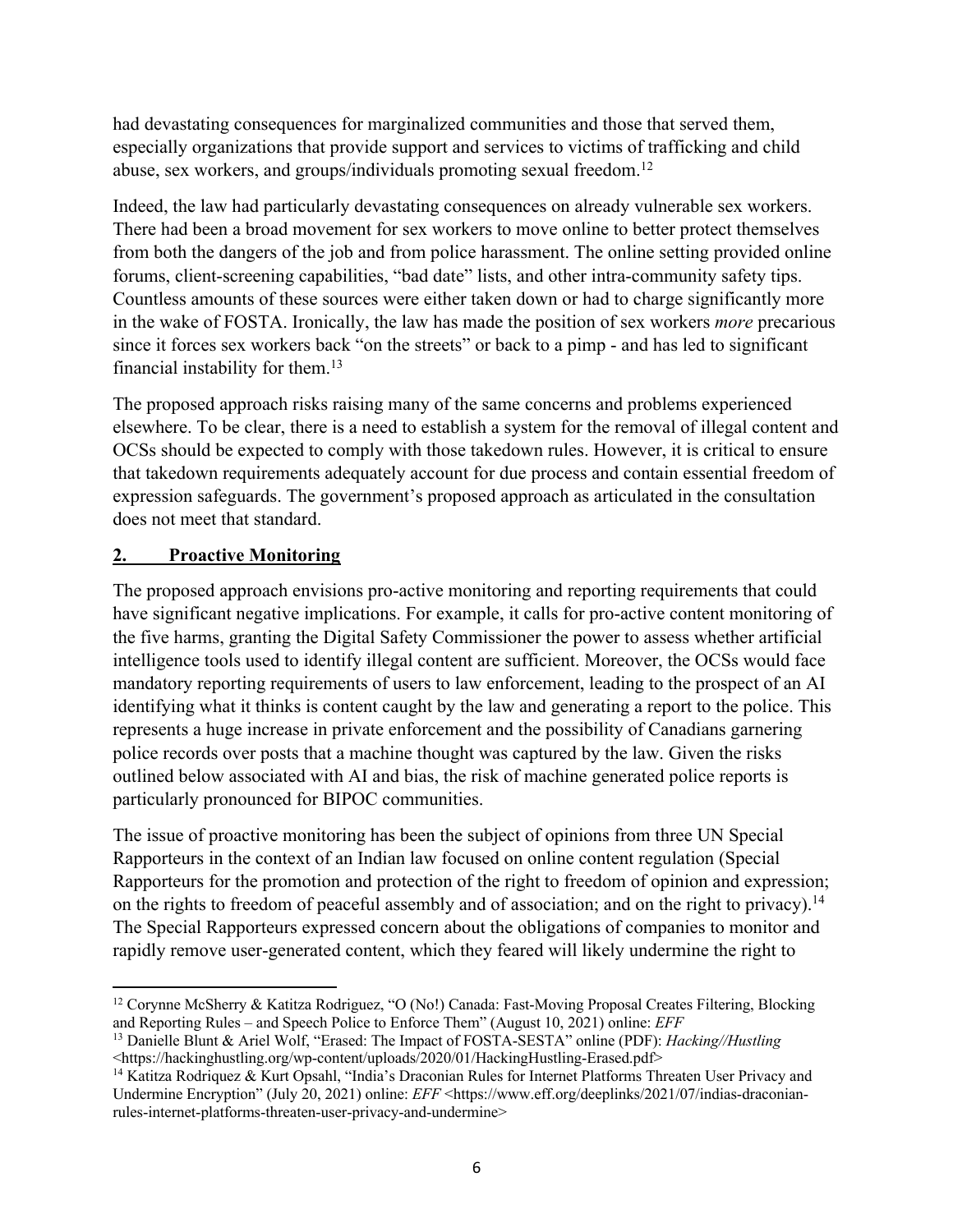freedom of expression. They noted that intermediaries could over-comply with takedown requests to limit their liability and develop digital recognition-based content removal systems or automated tools to restrict content. They added that the programs are unlikely to accurately evaluate cultural contexts and identify illegitimate content. Moreover, they worried that the short deadlines, coupled with the potential criminal penalties, could lead service providers to remove legitimate expression as a precaution to avoid sanctions. The concerns mirror those arising from the Canadian government's proposed approach.

As the demand for content moderation has increased, especially through proactive monitoring provisions, companies have moved toward automated versions of monitoring flagged content – both to ensure the wellbeing of human moderators and to be able to do it quicker – but this poses a major risk to the freedom of expression online. Automated systems are not capable of consistently identifying content correctly. Human communication is complex and contextdependent. AI misses this. Reports have shown that automated process take down large amounts of legal speech, and if there is no appeals process then the speech stays down.15

Such automated process have been shown to disproportionately remove some content over others, penalizing Black, Indigenous and LGBTQ+ people.16 Several studies have shown that AI models for processing hate speech were more likely to flag content from black Americans than white Americans. One study from researchers at the University of Washington<sup>17</sup> found that AI was 1.5 times more likely to flag tweets by black Americans over white Americans, and 2.2 times more likely to flag tweets written in African American English.<sup>18</sup> Another study<sup>19</sup> found similar evidence of substantial racial bias against black speech in five widely used academic data sets for studying hate speech – it totalled around  $155,800$  twitter posts.<sup>20</sup>

The risks associated with the proposed proactive monitoring approach cannot be overstated. The proposals risks over-removal of content and increased reliance on AI-based monitoring systems that raise significant concerns of bias. These policies are most likely to harm the very people that the policy purports to help.

<sup>15</sup> Svea Windwehr & Jillian C York, "Facebook's Most Recent Transparency Report Demonstrates the Pitfalls of Automated Content Moderation" (October 8, 2020) online: *EFF* <https://www.eff.org/deeplinks/2020/10/facebooksmost-recent-transparency-report-demonstrates-pitfalls-automated-content>

<sup>16</sup> Digital Rights Watch, "Explainer: The Online Safety Bill" (February 11, 2021) online: *Digital Rights Watch*  <https://digitalrightswatch.org.au/2021/02/11/explainer-the-online-safety-

bill/#:~:text=The%20Online%20Safety%20Bill%20was%20introduced%20in%20December,scheme%2C%20to%2 0remove%20material%20that%20seriously%20harms%20adults%2C>

<sup>17</sup> Maarten Sap et al, "The Risk of Racial Bias in Hate Speech Detection", (2019) *Proceedings of the 57th Annual Meeting of the Association for Computational Linguistics,* 1668

<sup>&</sup>lt;https://homes.cs.washington.edu/~msap/pdfs/sap2019risk.pdf>

<sup>&</sup>lt;sup>18</sup> Shirin Ghaffary, "The algorithms that detect hate speech online are biased against black people" (August 15, 2019) online: *Vox* <https://www.vox.com/recode/2019/8/15/20806384/social-media-hate-speech-bias-black-africanamerican-facebook-twitter>

<sup>19</sup> Thomas Davidson, Debasmita Bhattacharya & Ingmar Weber, "Racial Bias in Hate Speech and Abusive Language Detection Datasets" (2019), *Proceedings of the Third Workshop on Abusive Language* 25 <https://arxiv.org/pdf/1905.12516.pdf>

<sup>20</sup> Ghaffaray, *supra* note 18.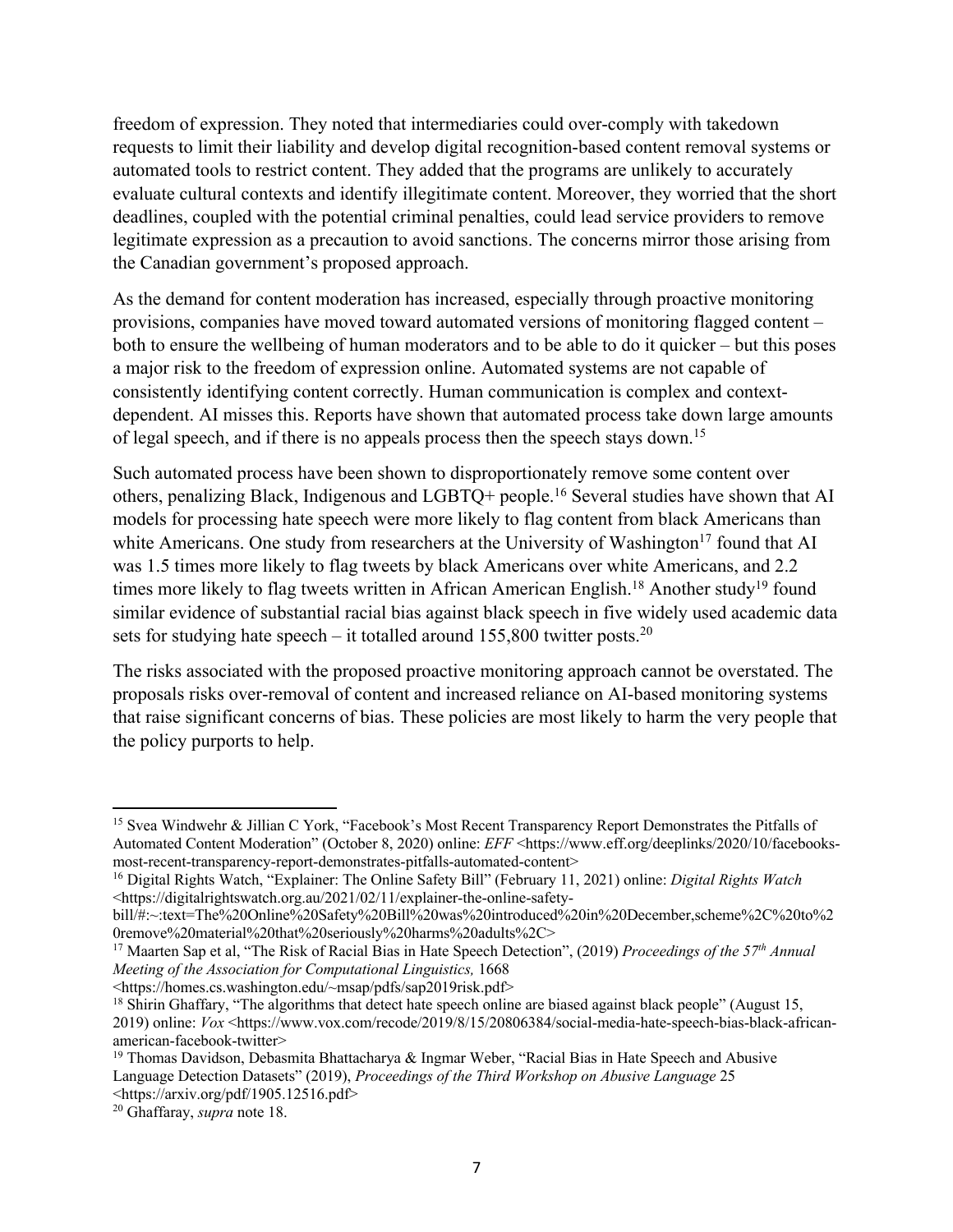#### **3. Website Blocking**

If the OCS does not comply with the order to remove certain content, the proposed approach introduces the possibility of website blocking with orders that all Canadian Internet service providers block access to the online communications service. The implications of these provisions are enormous, raising the likelihood of creating a country-wide blocking infrastructure within all ISPs with the costs passed on to consumers in the form of higher Internet and wireless bills.

The government's approach may be modelled on the Australian *Online Safety Act*, which grants the eSafety Commissioner the power to issue a non-negotiable request that ISPs block domains, URLs, or IP addresses hosting 'seriously harmful content'. The Commissioner does not need to observe any requirements of procedural fairness for these requests. The notices cannot be longer than 3 months, but there is no limit to how many times they can be renewed.<sup>21</sup> The Australian Act passed both houses of the legislature on June 23, 2021 and received Royal Assent on July 23, 2021.22 However, the eSafety Commissioner announced that the bill will not take effect until January 23, 2022<sup>23</sup> At this stage, the effects and effectiveness of the Australian law remains unknown.

However, there are numerous concerns with website blocking, particularly a state-sanctioned approach as envisioned by the government's proposal. The danger of over-blocking legitimate websites raises serious freedom of expression concerns, particularly since experience suggests that over-blocking is a likely outcome of blocking systems. The Council of Europe Commissioner for Human Rights issued a report in 2014 on the rule of law on the Internet in the wider digital world, noting,

*blocking is inherently likely to produce unintentional false positives (blocking sites with no prohibited material) and false negatives (when sites with prohibited material slip through the filter). From the point of view of freedom of expression, the most problematic is widespread over-blocking: the blocking of access to sites that are not in any way illegal, even by the standards supposedly applied.*<sup>24</sup>

The costs associated with site blocking can run into the millions of dollars with significant investments in blocking technologies and services, employee time to implement blocking orders, and associated service issues. Website blocking orders applied broadly to the myriad ISPs in Canada would have an uneven impact: larger ISPs may find it easier to integrate blocking technologies and processes into existing systems (some already block child sexual abuse material), whereas hundreds of smaller ISPs would face significant new costs that would affect their marketplace competitiveness. In fact, larger ISPs might ultimately benefit from higher fees passed along to subscribers and reduced competition. By harming the competitiveness of many

<sup>21</sup> Digital Rights Watch, *supra* note 16.

<sup>&</sup>lt;sup>22</sup> <https://www.aph.gov.au/Parliamentary\_Business/Bills\_Legislation/Bills\_Search\_Results/Result?bId=r6680>

<sup>23</sup> eSafety Commissioner, "Online Safety Act 2021: Fact sheet" (July 2021) online (PDF): *eSafety Commissioner*  <https://www.esafety.gov.au/sites/default/files/2021-07/Online%20Safety%20Act%20-%20Fact%20sheet.pdf> <sup>24</sup> Council of Europe, Commissioner for Human Rights, The rule of law on the Internet and in the wider digital world, (2014) at 13, online: <rm.coe.int/16806da51c>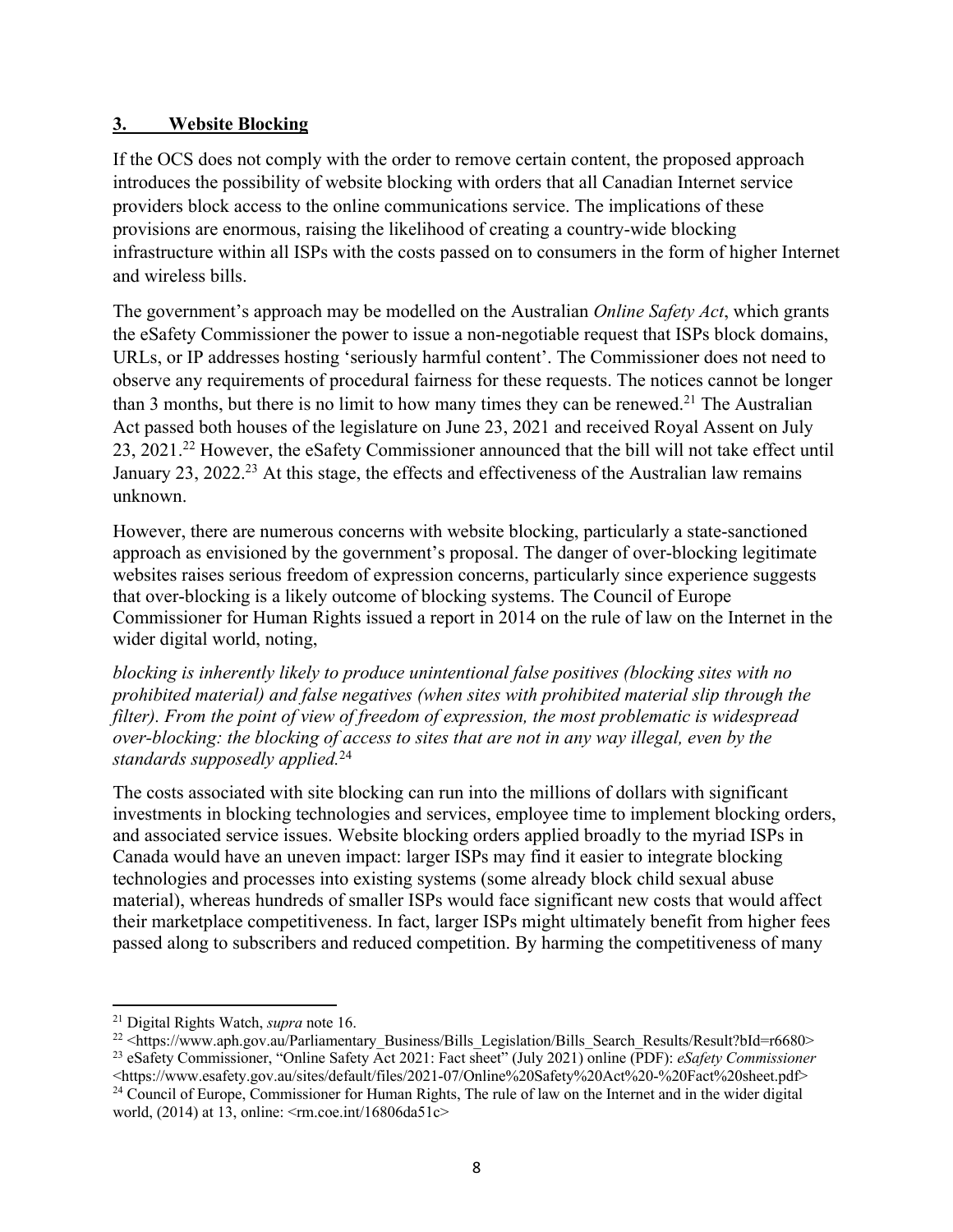smaller providers, website blocking may jeopardize efforts to extend affordable Internet access to all Canadians.

# **4. Enforcement**

The proposed approach identifies several measures to ensure enforcement. These include providing the public with the ability to file complaints with the Digital Safety Commissioner. The new commissioner would be empowered to hold hearings on any issue, including noncompliance or anything that the Commissioner believes is in the public interest. The Digital Safety Commissioner would have broad powers to order the OCSs "to do any act or thing, or refrain from doing anything necessary to ensure compliance with any obligations imposed on the OCSP by or under the Act within the time specified in the order." Moreover, there would also be able to conduct inspections of companies at any time:

*"The Act should provide that the Digital Safety Commissioner may conduct inspections of OCSPs at any time, on either a routine or ad hoc basis, further to complaints, evidence of noncompliance, or at the Digital Safety Commissioner's own discretion, for the OCSP's compliance with the Act, regulations, decisions and orders related to a regulated OCS."*

In fact, the inspection power extends to anyone, not just OCSs, if there are reasonable grounds that there may be information related to software, algorithms, or anything else relevant to an investigation.

Should a company declines to take down content, the public can also file complaints with the new Digital Recourse Council of Canada. This regulatory body would have the power to rule that content be taken down. Hearings can be conducted in secret under certain circumstances. Layered on top of these two bodies is a Digital Safety Commission, which provides support to the Commissioner and the complaints tribunal.

These proposals raise several concerns. The broad inspection power is similar to that found in Australia, where the *Online Safety Act* provides the eSafety Commissioner with the power to obtain information about the identity of an end-user of a 'social media service', a 'relevant electronic service' or 'designated internet service'. It also provides the Commissioner with investigative powers, which includes a requirement that one provides "any documents in possession of the person that may contain relevant information".25

The risk of overbroad or overzealous enforcement is very real. For example, in Australia Digital Rights Watch has raised concerns that investigative powers could extend to encrypted services – 'relevant electronic service' includes email, instant messaging, SMS, and chat. They note that the Commissioner has already spoken out against encryption because it makes investigations into online child sexual abuse more difficult. If extended to this realm, it could place Canadians' privacy and security at risk. The breadth of the inspection power suggests that it could also extend to journalists (raising issues involving protecting sources and freedom of the press), Internet service providers (raising privacy concerns and telecom regulatory issues), and any other

<sup>25</sup> Digital Rights Watch, *supra* note 16.